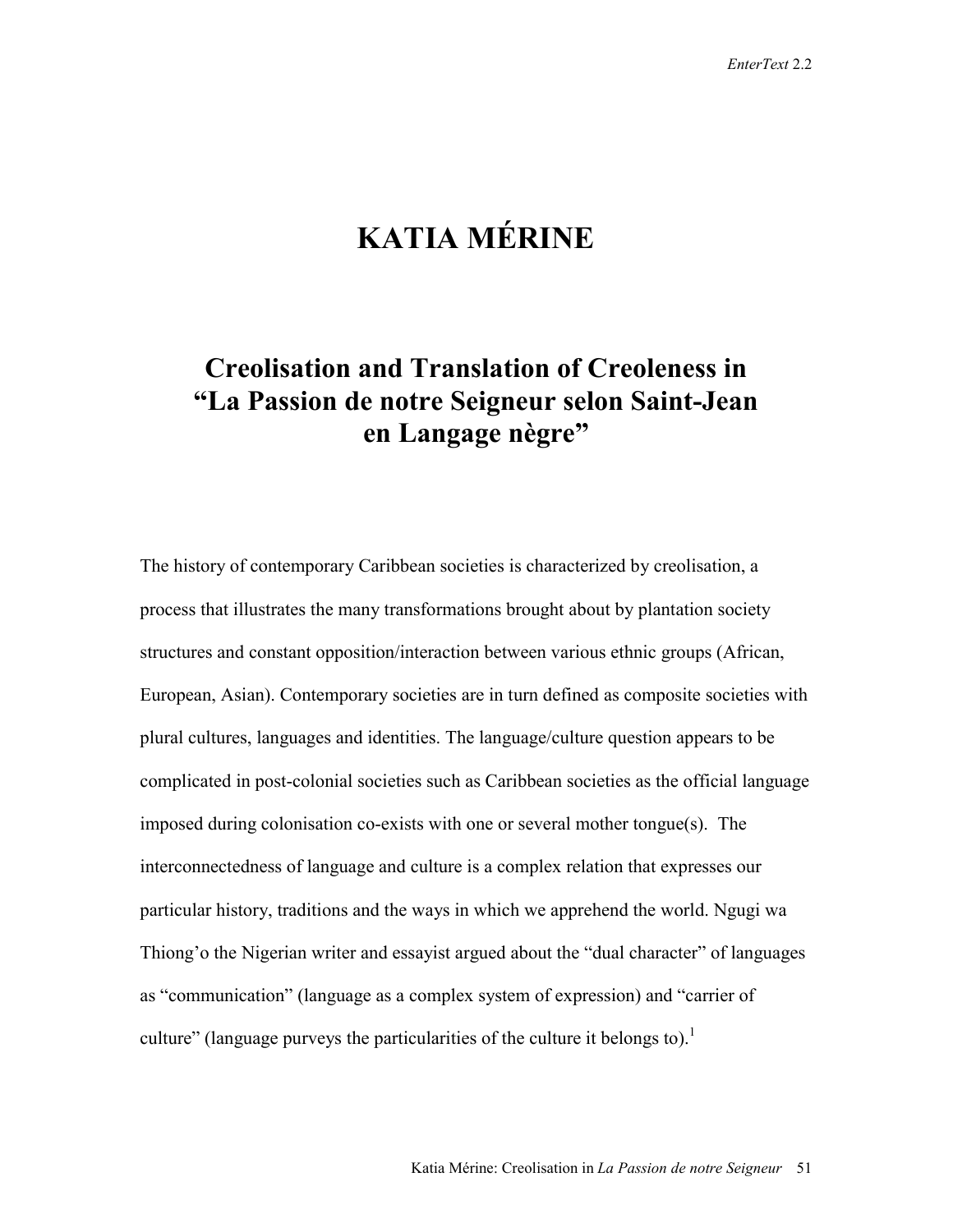The text we propose to study, a mid-eighteenth-century text written in Creole and entitled "La passion de notre Seigneur selon Saint-Jean en langage nègre" ("The Passion of Our Lord according to St John in 'negro' tongue," referred to hereafter as *La Passion*), is a demonstration of that interconnectedness and of the ways in which language translates and constructs culture.<sup>2</sup> *La Passion* (an eleven-page manuscript) is a rather subversive translation of the biblical story of the Passion found in Matthew, Mark, Luke and John. Indeed, it stands apart from the monolithic assimilating discourse of French language and culture in that it translates key biblical figures and concepts into Creole. The authorship of the manuscript remains ambiguous to this day: researchers believe the manuscript could have been written by a French Jesuit priest, named Boutin, or co-written.<sup>3</sup> La *Passion* allows observations about the evolution of Creoles and creolisation in the French Antilles during the mid-eighteenth century.<sup>4</sup> The translator(s) followed the general narrative but created a harmony of the Gospels of Matthew, Mark, Luke and John, reconstituting and rewriting a creolised version of the story of Jesus' last days among his disciples.

This study encompasses a cultural studies perspective, allowing space for a broader understanding of the concepts of transmission of culture within the process of creolisation in the French Antilles. *La Passion* will be analysed as a translation of Creole culture and the strategies used by the translator to make the cultural transfer successful will be highlighted. The article will assess how the translator approached the language/culture thesis and ask how successful the translation was. It is also concerned with the nature of creolisation in the Church as against the colonised dialogue during colonisation: it asks whether creolisation was a case of interaction or total acculturation.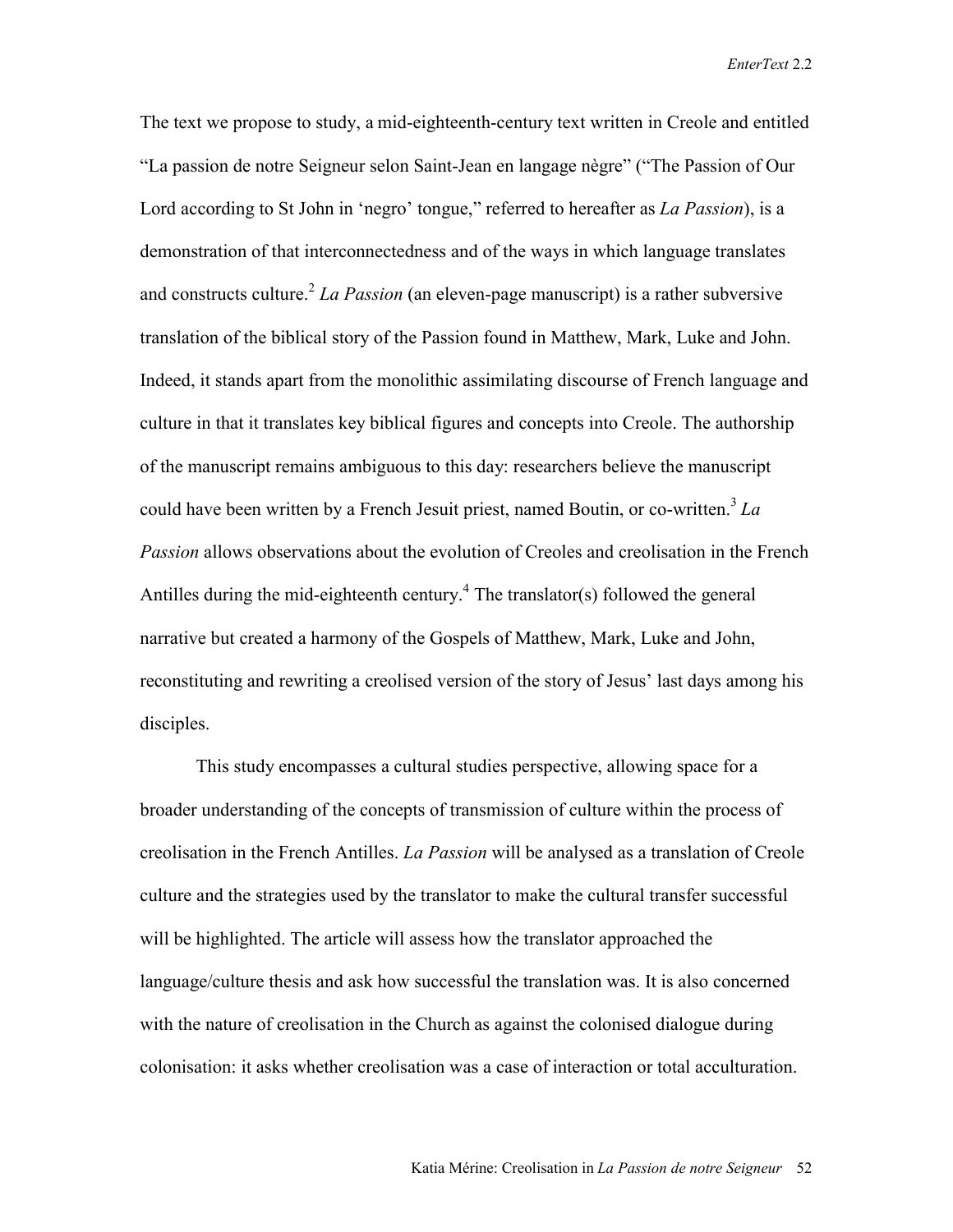*La Passion* was written during colonial times but in many ways resembles a postcolonial text; a text that challenges set rules about sociolinguistics. As a conclusion we will examine how *La Passion* compares with current debates about the re-evaluation of Martiniquan Creole identity. Indeed, one can draw a parallel between the translator's attempt to create a language that slaves in the Caribbean would understand and contemporary Martiniquan writers' attempt to conceptualise a Creole aesthetic.

### *La Passion* **as translation of a Creole culture**

This version of the Passion story written by a non-native priest is a precursor of contemporary French Antillean Creole prose texts. *La Passion* is first a Creole text because it is written in Creole. It uses Creole as the language of narration thus promoting its literary value. The origins of "the Negro tongue" effortlessly handled by the translator are unclear since this tongue presents many variations that are now specificities of French Antillean Creoles. Lambert Felix Prudent, a Martiniquan linguist specialist in creolophone studies, hypothesises a Creole diasystem with many variants which could have evolved later into specific Creoles, and secondly that the various characteristics could have been a strategy to enable appropriate modification depending on the user and the community in which the text would have been read or said.<sup>5</sup> The tongue used in  $La$ *Passion*, a product of the interaction/opposition process between French, West African, and Amerindian languages, is at an intermediary stage between a pidgin and a dialect. The maturity of the tongue is evident in the development of the morpho-syntax and lexicon. But what about the cultural and linguistic transfer?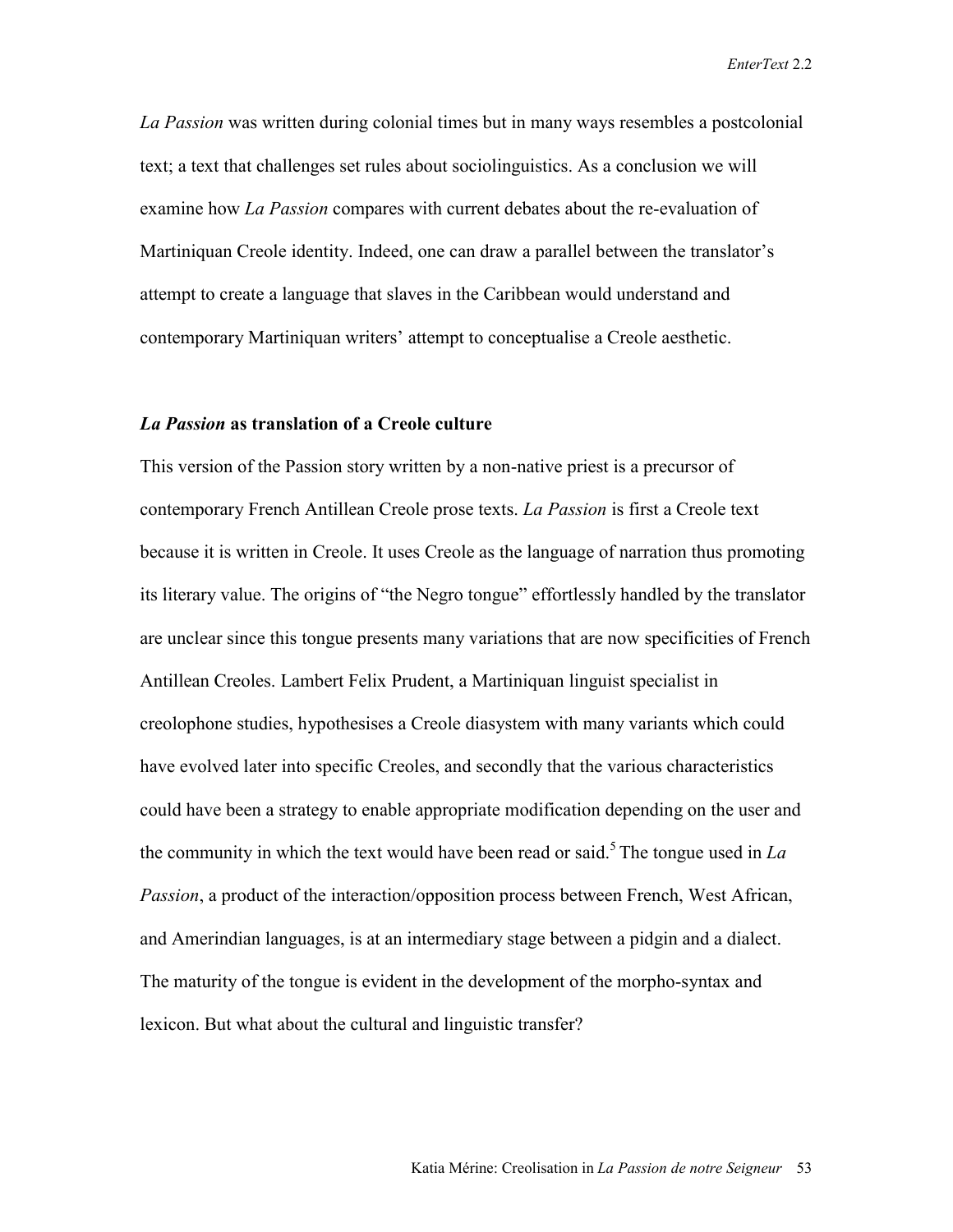This mid-eighteenth-century translation of the biblical story of the Passion of Christ is a precursor of the contemporary development of the language/culture thesis in translations of what Said calls "exotic cultures."<sup>6</sup> Translators have demonstrated that translation "is not a simple linguistic or semiotic analysis with the outcome being a translated text based on equivalencies but a process that implies *intercultural transfer* and therefore cultural awareness."<sup>7</sup> We cannot affirm that the translator of *La Passion* was in any way conscious of this aspect of translation; however, he seems to have adapted and integrated both linguistic and cultural specificities of the colonial Caribbean. This adaptation gave a "local colour" to the text― local colour that we will name a literary, linguistic and cultural creolisation effect. The detailed representation of Creole culture is quite extraordinary at a time when the concept of nation language had not yet been explored or developed. Under the Code Noir, French priests were asked to teach slaves. The Bible was used as a key text as the priests focused on teaching Christian principles to the slaves, hoping they would become believers. Some priests recognised the usefulness of Creole as mode of communication and so the so-called 'Negro Tongue' progressively became part of the priests' pedagogical method. *La Passion*'s primary *raison d'être* might have been to serve purposes of evangelism––this translation of the bible story is being reinscribed in a near-revolutionary way (the translator developed a scripsist/oralist contrast throughout his text, integrating the oral tradition of storytelling and inscribing Creole, an oral language only at the time)—ironically, the cultural and linguistic creolisation seems to have been integrated to clinch the assimilationist project.

Before dealing with the ways in which the text reaffirms the colonial project, let us examine the various innovations, which make this version of the Bible story of the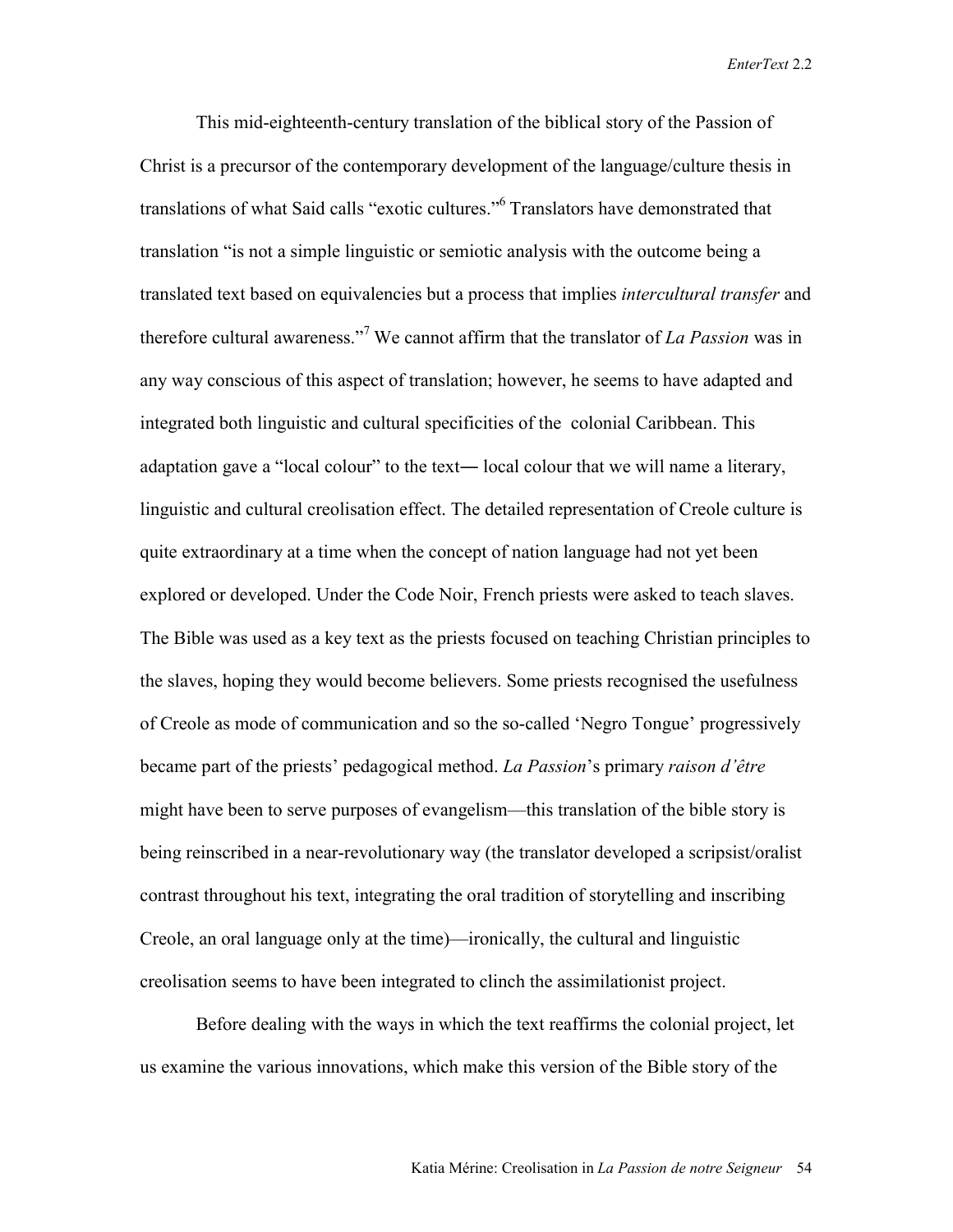Passion of Christ an exceptional text for its time. The writer/translator re-imagined and adapted the rather eurocentric vision of Christianity and Christian stories to the vernacular culture not only through language (creolised morpho-syntax, syntax and lexicon, the integration of Creole speech rhythm) but also through the exposition of that culture (culture-specific items drawn from flora, fauna, etc.). He used various translation strategies amongst which was the integration of culture-specific items (CSIs). Those CSIs are proper nouns, common expressions (objects, institutions, habits and opinions restricted to each culture), which are specific to only one culture or which would have another interpretation or meaning in other cultures in which those elements could be found. $8$ <sup>8</sup> The CSIs found in the text are mainly substitutions that describe plantation society, the Creole culture of *béké* (white settler in the francophone colonies of the Americas) and slaves: *Savanne* (Garden), *Case* (house), *Coui* (Amerindian word for bowl), *Gamelle* (bowl, container), *Couyambouc* (carafe), *Liquier* (perfume, lotion), *Boucanné* (smoked, way of cooking meat in the Americas), *Coutela* (cutlass used to cut the sugar cane, a tool that became the slaves' second hand), *Billet* (legal notice used on the plantation to notify, while after emancipation "*an Billet-cé pa la penn*" was used to notify black workers on sugar plantations that they were no longer wanted), *Pian* (a widespread contagious and chronic skin disease among slaves, used as a synonym for leper), *Maite* (Master, related to the slave system), *Bequié* (used for white master figures), the *Béké* now used to designate a white person born in the Antilles, which reveals the ongoing hierarchy based on race derived from plantation society. There are also interesting examples reproducing sayings and common expressions: "*n'a pas la peine cassé bouche pour aryen*" (15) ["no need opening your mouth for nothing (no need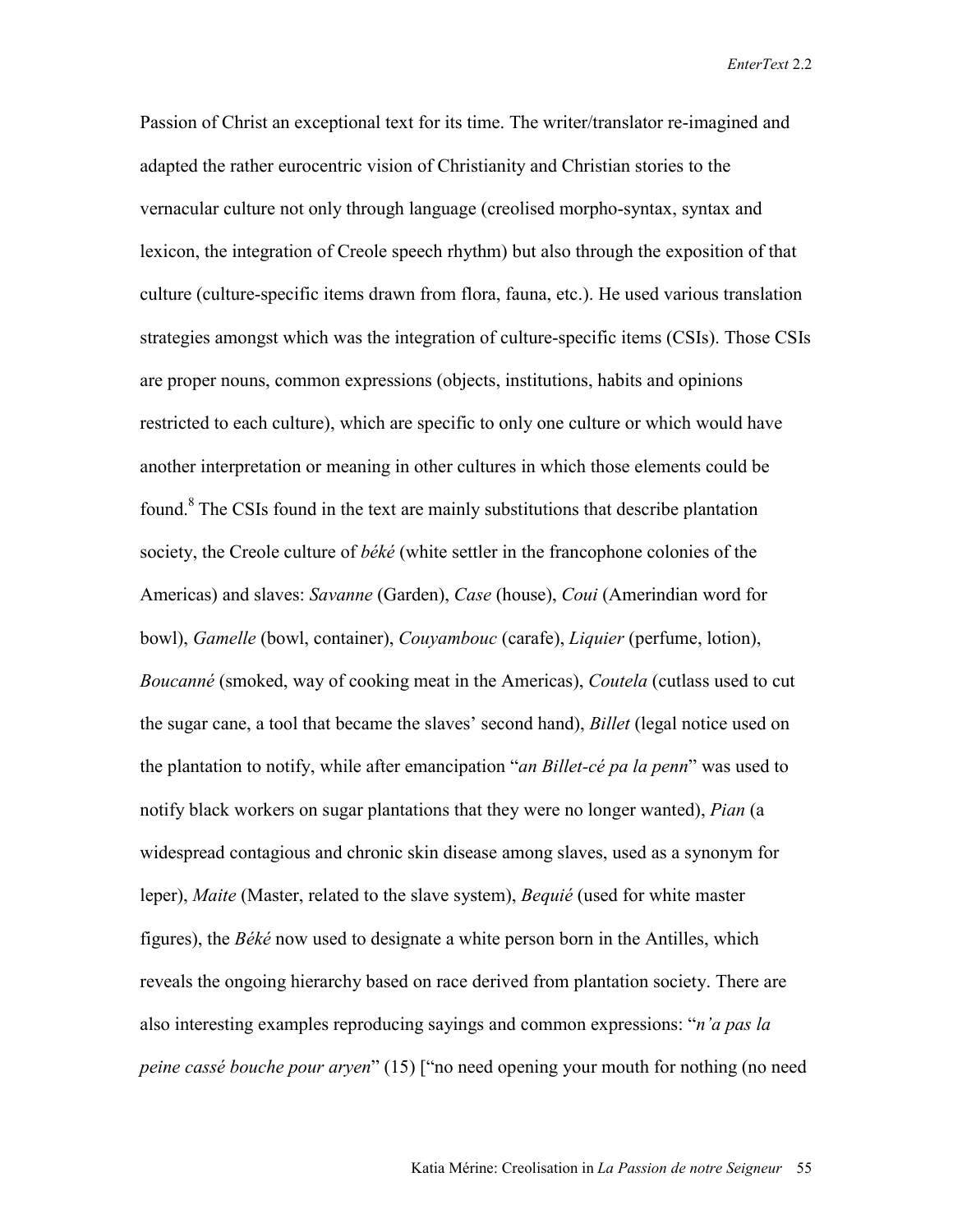to ask)"] or *"Alors Soleil la té commencé vlé trempé dans Dio"* (15) ["While the sun was trying to go down in the sea" (At dusk)].

Apart from realising a linguistic creolisation of the biblical narrative, the rewriter/translator of *La Passion* married the textual and the oral. The text is written in an oral mode that will now be analysed. The narrator performs the story and becomes a storyteller. His hyperbolic free indirect speech, substitutions and additions give the story greater impact and make it more dramatic, even comical at times. The first example we will look at figures Jesus giving instructions to the disciples about preparations for the Passover: "*Zottes va suive li jouque tant li entré dans case, tendéz;… Zottes va palé li comme ça, tendéz...*" (15) ["You will follow him until he gets to his house, understand... You will tell him like that, understand."] Note the repetition of the verb *tendéz* that recalls the "crick, crack" call/response of the Antillean storyteller with the crowd. The second example shows Jesus' announcement of his imminent death while eating with his disciples and here the writer creates his own equivalence:

*zottes pas savé qui chose: avla Nous tous semblés, nous qu'a pleins vente nous bin bin, nous qu'a badiné, nous qu'a ris, nous tous qu'a palé; hé bin, zottes pas savé vrai, tini ïon Moune dans mitan zottes qui douet trahi Moé…* (15) [You know what? While we are all together filling our belly well, well, joking, laughing, talking, well you don't know really but someone among you will betray me…]

Suspense is introduced with the expression "*zottes pas savé"* a literal translation would read "you have no idea about," "you are not aware of," here we have translated it as "you know what?," as the expression is used as a rhetorical question that emphasises the storytelling mode around which the text is articulated. *La Passion* was obviously written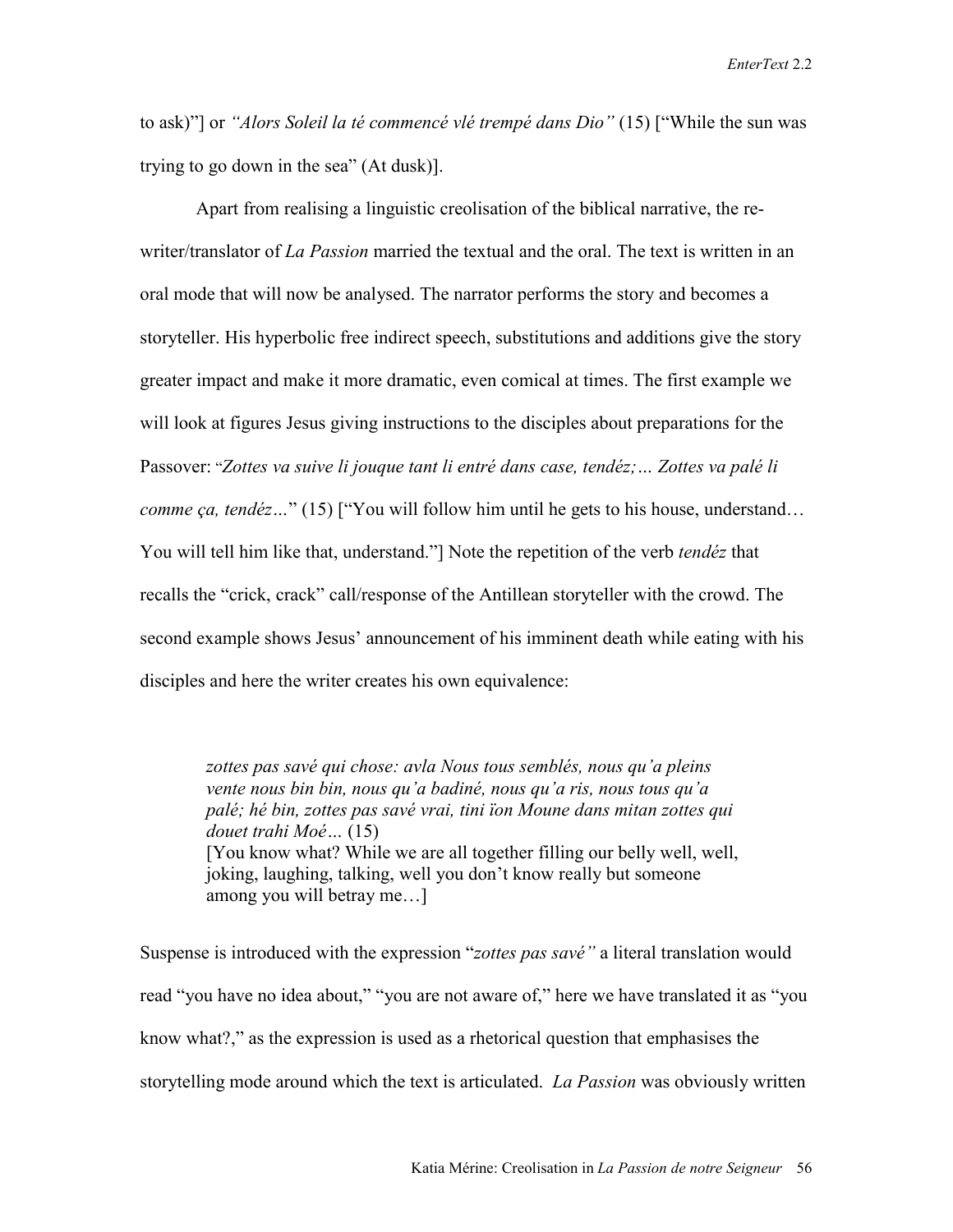with an audience in mind—it is to be read and heard. The narrator seems to address an

audience in the way he comments while telling the story (intratextual gloss):

*Li té raison, car tout suite avla Gida (Cila moé té parlé vous qui té metté main dans gamelle avec Li) qui vini avec tout plein sodas qui té faire complot avec li* (16) [He was right, for Judas (the man I told you had put his hands in the bowl with Him) soon appeared with many soldiers who had plotted against Jesus.]

The two final examples, in which comedy and drama co-exist, introduce comic speeches in tragic moments (which is also a characteristic of Caribbean storytelling). The first figures Jesus on the Mount of Olives with some of his disciples, praying not long before his arrest:

*tout din coup Li senti lestomac faire Li mal; quier li commencé faible, Li dire… Moé Malade: Jacque, Moé vlé mouri. ïo dire Li… qui ça vous tini Maite? Vous vlé vomi? Vous vlé nous bougi dlo bas vous boire?* (16) [His stomach started aching suddenly, his heart weakening, he said… I'm sick: James, I want to die. What's wrong Master? They asked him... You're going to be sick? You want us to boil some water for you to drink?]

This version of the translator can be compared with the same passage taken from Matthew's Gospel that reads: "He began to be sorrowful and troubled. Then he said to them, 'My soul is overwhelmed with sorrow to the point of death.'"<sup>9</sup> *La Passion'*s detailed rewriting of Jesus' time of sorrow can seem rather comical to the point of caricature to a contemporary reader, but slaves in the mid-eighteenth century might have been able to sympathise with Jesus' moment of distress and sorrow. In their enslavement they had certainly experienced similar feelings of being overwhelmed to the point of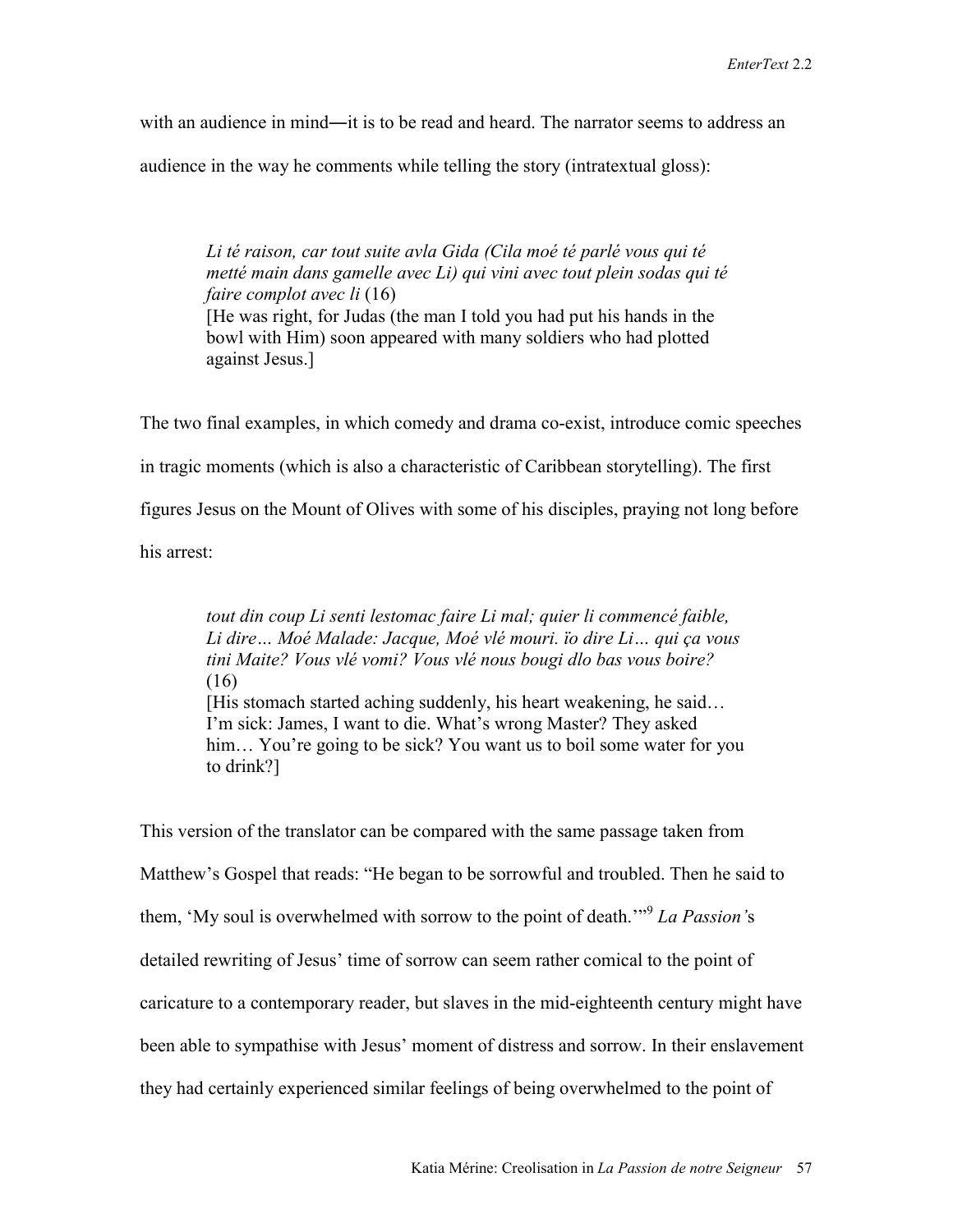death. Moreover, many illnesses, stomach-ache and *pian* (skin disease) affected the slaves on plantations in the Caribbean, thus the mention of warm water to cure nausea. The writer/translator constructed images drawing from elements of the island context the listeners (the slaves) could identify with. Once again the comic aspect of the following scene makes one wonder about the priests' intentions—the example reveals the use of chilli to counter sleep. It portrays Jesus coming back after praying to find that his disciples had yet again fallen asleep although they had been told to watch: "*io frotté gié io metté pimen ladans malgré ça io pas capable poussé dromi la allé*" (16) ["They had rubbed some chilli in their eyes but it did not help them to stay awake."]

The narrator takes on another multifaceted function and becomes an *oraliturain*, that is, one who manipulates the oral and the written or one who can translate orality within the written.<sup>10</sup> The text is a remarkable work of cultural transfer, of adjustment to the vernacular culture of the French colonies, which reveals specificities of the Creole culture of the mid-eighteenth century—the translation is successful because the translator considered both the linguistic and cultural aspects of the target audience. However, the expression of creoleness in *La Passion* is as ambivalent as the missionaries' role and teaching in the colonies. It will be interesting to address this ambivalence or sometimes striking antagonism (interaction and acculturation co-exist and intertwine), through an analysis of the nature of creolisation in the Church/colonised relation in French Caribbean plantation society.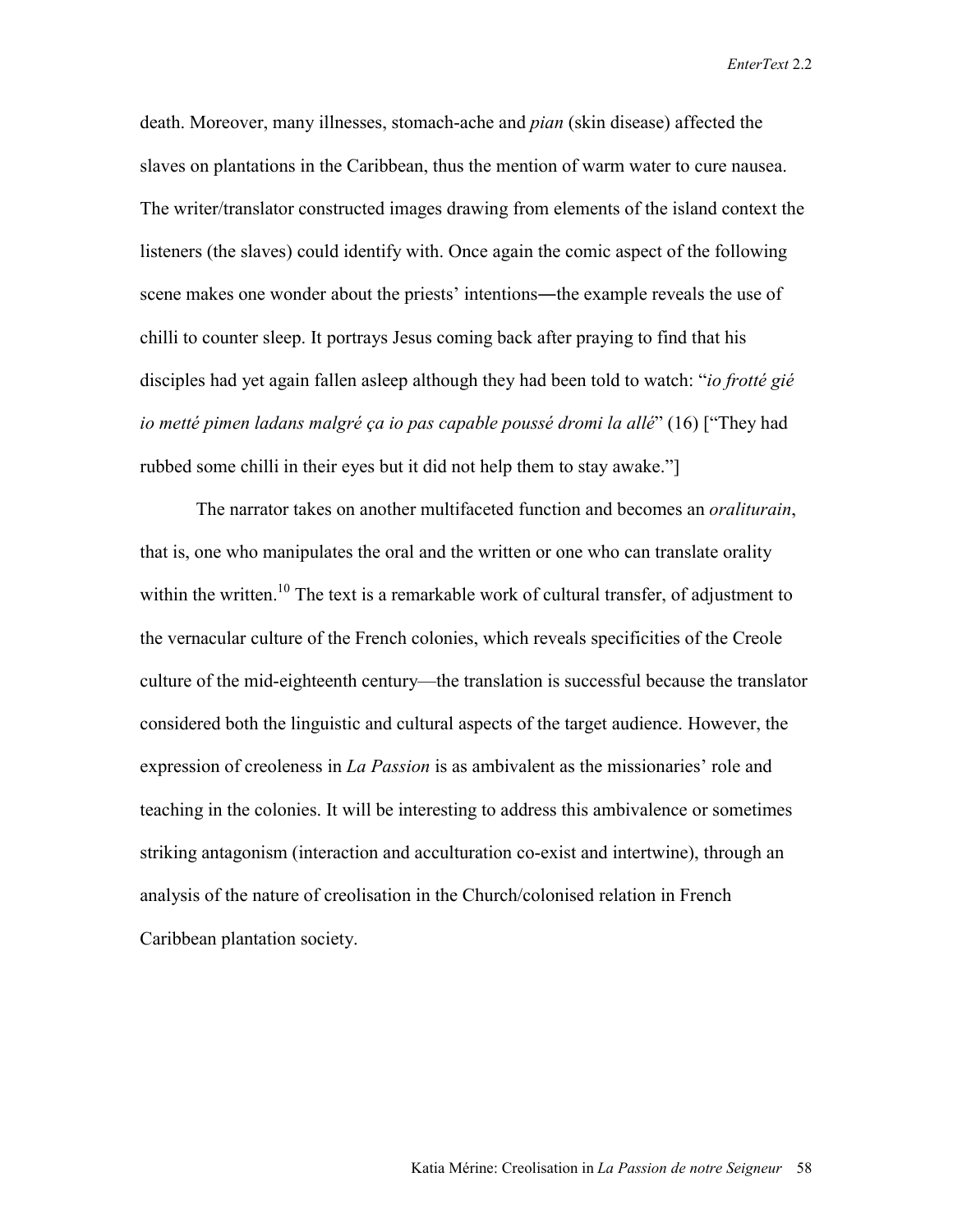### **Creolisation and the Church's discourse: assimilation or interculturation?**

Linguistic assimilation was an important element in the colonists' attempt to annihilate opposition and maintain social cohesion. As a result the slaves were forbidden to speak their mother tongues (still there was no abandonment of those languages). The colonists would use slaves who had been in the colony for a certain amount of time, which meant that they knew the rules of the plantation society and could understand some French, to instruct new slaves. "As a force for the transmission of culture 'this apprenticeship' facilitated the maintenance of some old elements and the acquisition of new ones."11 This apprenticeship method was also used by the Church to teach the Gospel to slaves in the French Antilles. However, the approximate translations by these so-called experienced slaves and the start of the *mise en place* of an interactive religious instruction saw missionaries and priests, especially Jesuit priests, taking to learning the "Negro tongue." This tongue was soon to be used for catechisms and sermons, hence the Creole version of *La Passion*.

Transmission of culture in slave societies was and is understood as a unilateral process of acculturation operated in the coloniser's language, for it meant assimilation to the dominant culture, to European aesthetic norms. Sylvia Wynter's definition of creolisation as "a 'false assimilation' in which the dominated adopt elements from the dominant culture in order to obtain prestige or gain status"<sup>12</sup> supports that idea. The historical reality was nevertheless more complex. Terms such as "assimilation" and "acculturation" are often an easy way of maintaining the idea that vernacular cultures of the French Caribbean are the sole product of the dominant culture (European). Françoise Lionnet observed that it "had of course been ideologically convenient for the dominant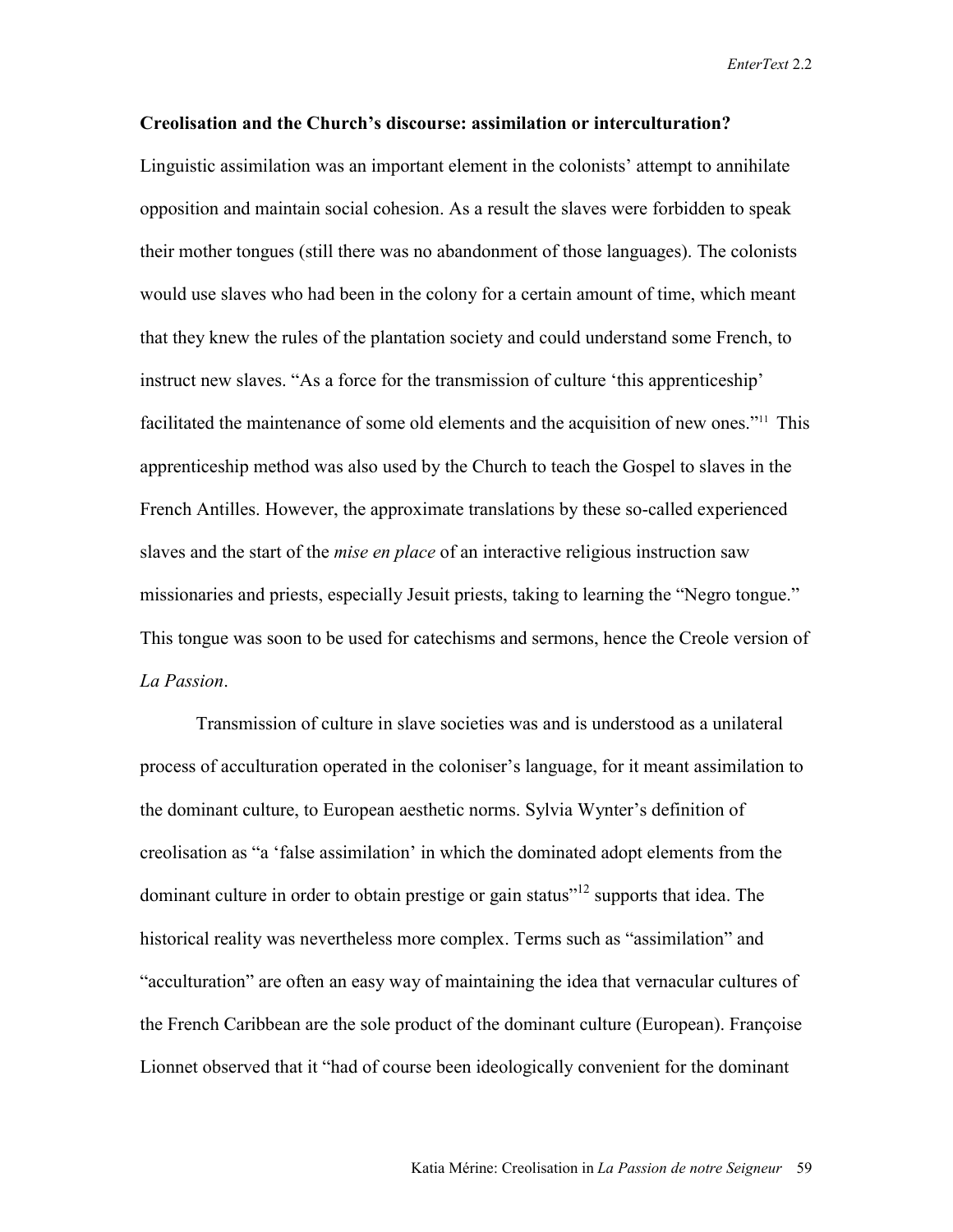cultures to entertain the fiction of 'assimilation' as means of incorporating–– 'civilizing'—those cultures viewed as too different and 'inferior' to be comfortably accepted into their norms."<sup>13</sup> Creolisation was also a process of adaptation of European and African people of various cultures to the Caribbean milieu, resulting in the formation of vernacular cultures distinct both from that of the colonists and that of the African slaves. Nigel Bolland says, "Creolisation is not an homogenising process, but rather a process of contention between people who are members of social formations and carriers of cultures,"<sup>14</sup> thus highlighting the process of interculturation rather than acculturation to the dominant culture. French assimilation policy articulated itself around the propaganda of French aesthetic norms, language and culture, and the Catholic Church was to be the vehicle of that assimilation. Peter Roberts alludes to the fact that "the European-Catholic response to the peoples (natives and others) of the New World in certain ways allowed for greater cultural diversity than the English-Protestant response."<sup>15</sup> The translator's use of Creole as mode of narration and of items specific to the Creole culture challenges accepted conceptions of Church/slave relations. It highlights the missionaries' interactive participation in the process of creolisation and their own creolisation, for that matter, since this version in Creole supposed a study and understanding of the functioning of the Creole world, its cultural specificities. In French colonies Jesuits played an important role in the maintenance of social cohesion, and in the management of African slaves' adaptation to the American milieu and progress in the Christian faith.<sup>16</sup>

By its very existence *La Passion* challenges the idea of apocalyptic acculturation, of the meek and powerless African slave. Although it remained very much along the lines of the general discourse of inferiority of the slaves, its teaching was controversial in that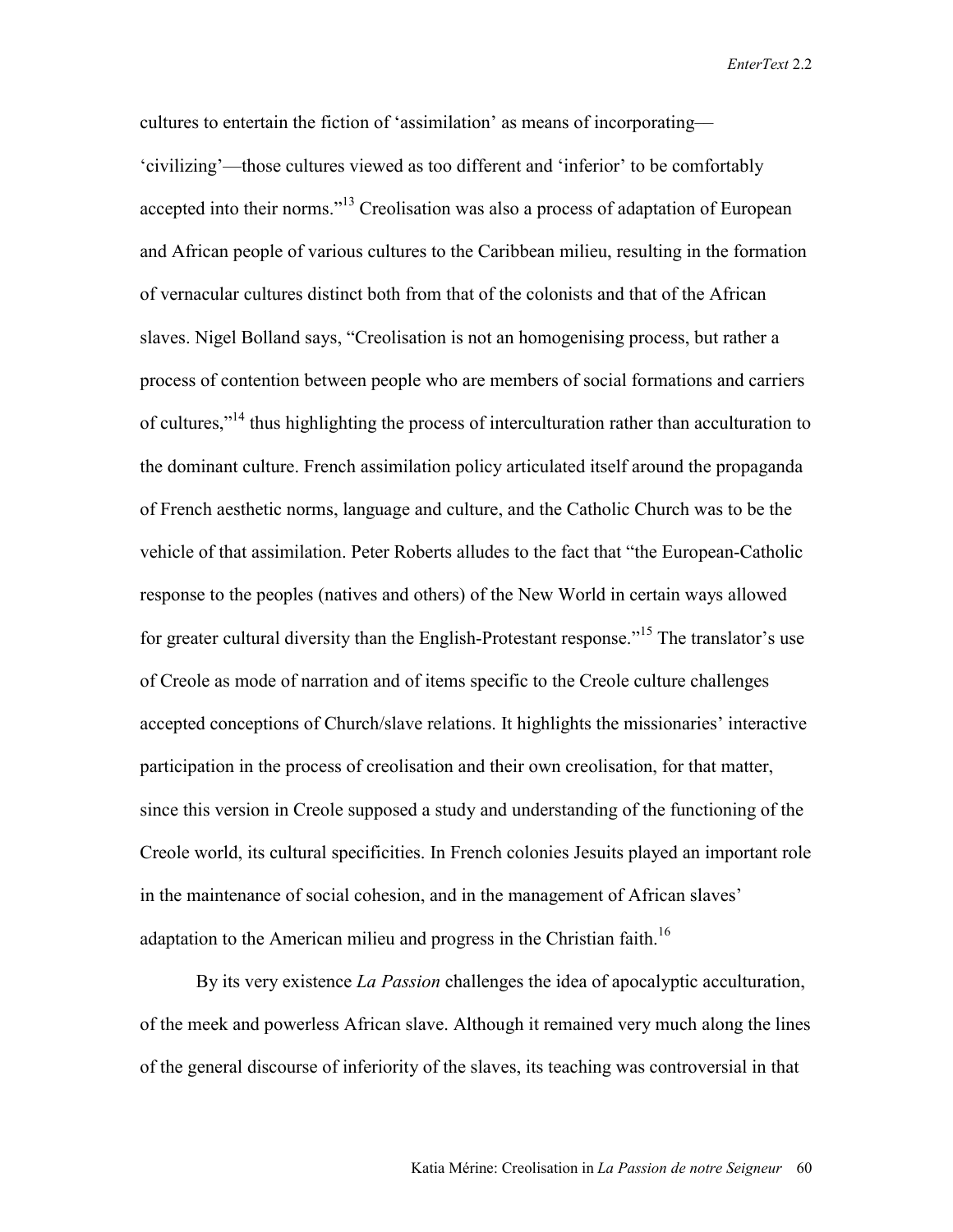it was going against the established law of separateness, and prejudice against slaves and free coloured: teaching meant the accession to a certain degree of equality. Some priests noted the good level of education of the slaves, their ability to read and write—the French priest Du Tertre noted, "Ils étaient bien instruits… notre Amérique"―while others commented on the slaves' intelligence and facility in learning and understanding instructions in French.<sup>17</sup> That education started by priests teaching the Gospel to slaves was carried farther over the passing years and became a way of gaining access to better positions and of escaping bondage. Slaves had developed modes of survival using the smile and mimicry in order to cope on the plantation—Edouard Glissant the Martiniquan essayist, writer and philosopher defined this art of survival as "detour."<sup>18</sup> Despite the teaching of the priests, plantation slaves retained some of their socio-cultural and religious practices, and they were progressively creolised. Religious western values became intertwined with African religious values thus modifying existing forms of worship and belief systems and giving birth to new forms of identification. An example of creolisation of beliefs is evident in the way slaves perceived death. Indeed, the idea of going to heaven taught by the Catholic Church fused with African beliefs of meeting with the ancestors―the scene featuring an angel visiting Jesus in the Garden of Gethsemane could have been interpreted as an ancestor returning to give guidance to the living. Slaves usually celebrated the departure of a loved one since they believe the deceased would return to his/her native land, Africa. Death was celebrated with dances and songs during procession to the burial ground. These were forms of cultural *marronage* that existed within the confines of the slave society.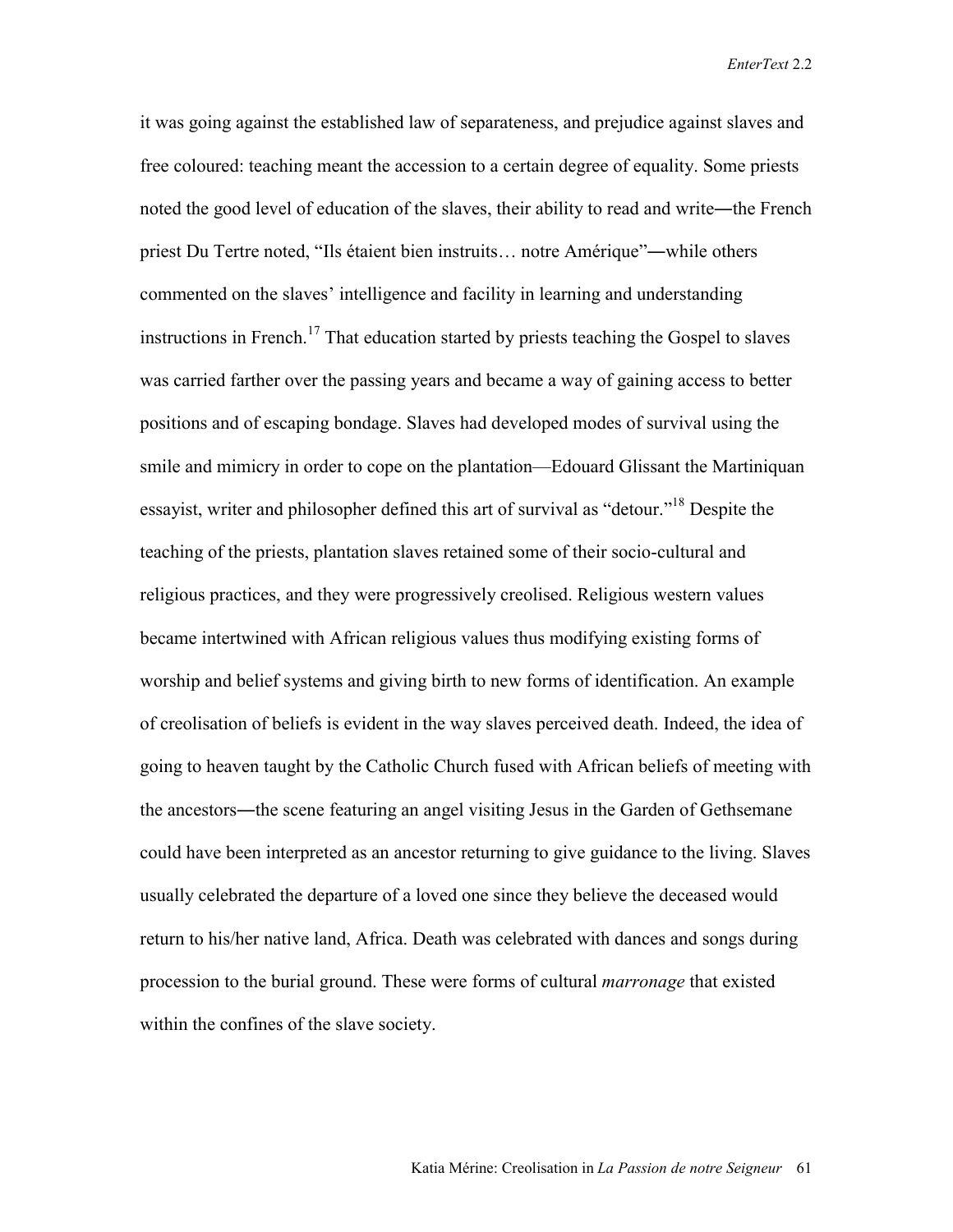On the other hand the translator(s) made sure the text did not threaten the legitimacy of slavery, for the agenda remained the "civilising" of slaves, by the imposition of European-Catholic ideologies and culture. We cannot but notice the implicit condemnation of maroons (runaways) and *marronage*, considered as a menace by the plantocracy and the state. The ideologies of slavery and the hierarchy of the plantation system had to be respected so as to maintain that legitimacy and the power of the Masters and it is illustrated by Jesus' arrest.

*Moé di vous, semblé Nègre Maron ïo quiembé dans falaise. Pierre voi ça li dire…Oh! Maite Li voleur donc pour zottes maré Li comme ça pour aryen? Qui ça Li faire zottes? Largué Maite Li pas maron, Li pas voleur* (17) [I tell you it was like they had caught a maroon on the cliffs. When Peter saw that he said… But my Master is not a thief, why you're tying him so? What he did do to you? Leave my Master alone, him not a maroon, him not a robber.]

In every original version of the Bible (original as in standard version, translated from the original Greek and Hebrew books approved be it in French, English, German), Jesus is the one to ask the soldiers about their coming with swords and clubs, while the translator uses Peter in his version. Peter opposes Jesus' innocence to the slaves' guilty act of *marronage* that deserves punishment. We can guess that the priest might have intended to use or used that account as an oblique way of reminding the slaves that they ought not to flee but remain obedient to their masters. There was no concession for *marronage*, the act of rebellion *par excellence*. Jesus' opposition to the laws observed by the Pharisees (equivalent to the Masters of plantation society) is punished by his being flogged and crucified: "*Pilate voir ça: li commence faire io maré Li, tayé Li, tayé Li, moi di vous, jouque tant tout corps a Li haché coups de fouet."* (18) ["When Pilate heard that he had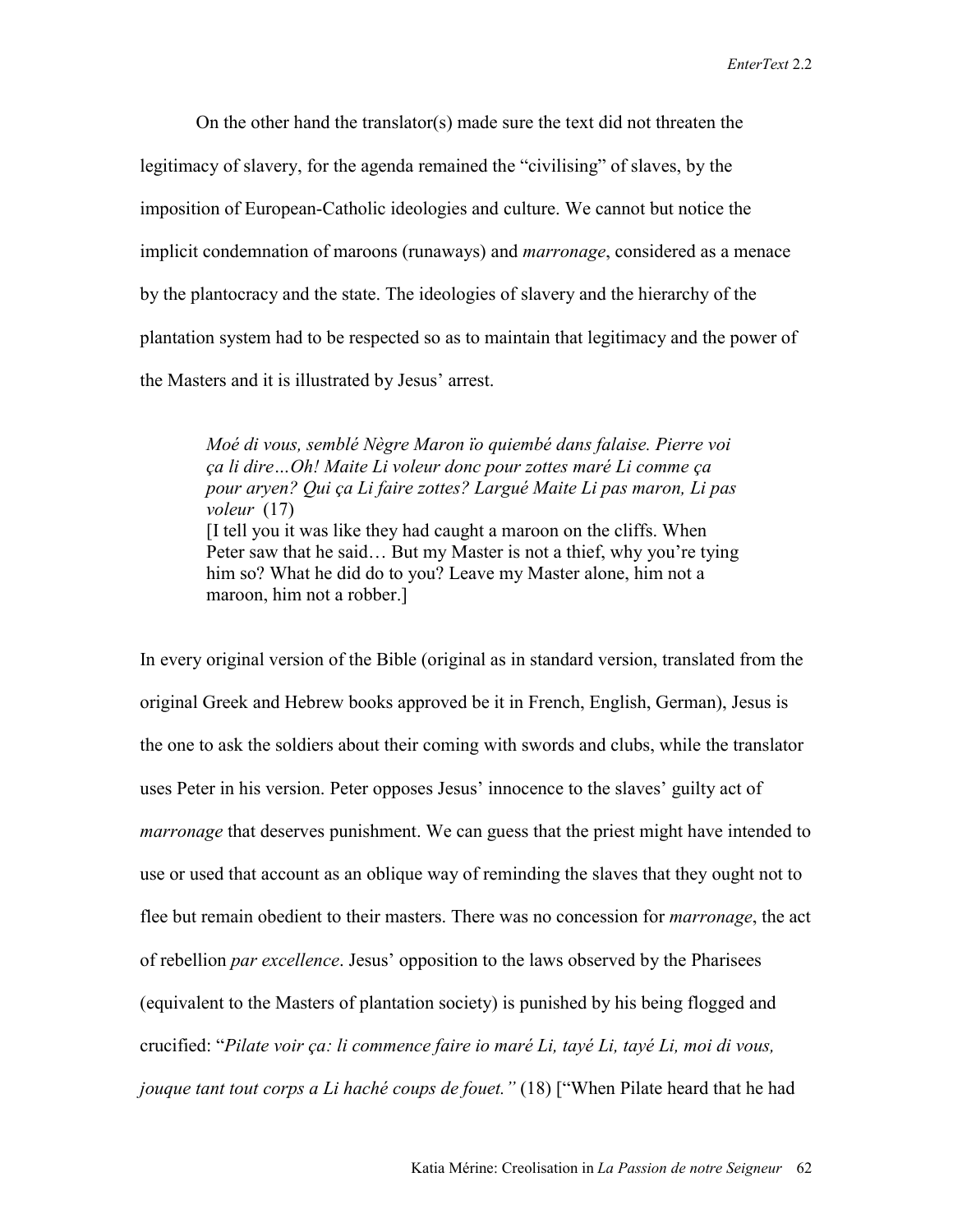him tied and he was flogged again and again, I tell you, till his body was in tatters from the whipping."] An obvious parallel can be drawn with the Code Noir's stipulation of death for rebels. Indeed priests and missionaries had to make sure that their teaching did not go against the Code Noir<sup>19</sup> legalisation of slavery and of certain corporal punishments. Article 38 of the Code Noir states:

A fugitive slave who shall have escaped for a month,… shall have his ears cut off and be branded with a fleur-de-lis on one shoulder; and if he repeats the offense for another month…, he shall be hamstrung, and branded with a fleur-de-lis on the other shoulder; and for the third time, shall be punished by death. $^{20}$ 

The teaching of divine grace was therefore limited as far as the slaves were concerned. Catholic priests deliberately studied the New Testament concepts of salvation and freedom for the Christian after death, rather than the Old Testament account of the history of the people of Israel, as slaves in Egypt who gained freedom from bondage. The latter presented a threat to the slave system in its depiction of anti-slavery concepts such as freedom on earth gained through opposition, the breaking from chains and escape from an unfair enslavement. The notion of obedience to God and his words was twisted to mean obedience to the white Master and his rules. From then on they entered into processes of "contamination," of colonisation of the mind—the slaves were made to believe that they were pagans and the masters holy; that black was bad, and white good. The priests' teaching of the Gospel would soon be revealed to be incompatible with the slave system they totally or partially tolerated and/or supported, an incompatibility they would come to face when landowners would refuse the instruction of their slaves and their attendance at Sunday services. Following their call to preach the Gospel and grace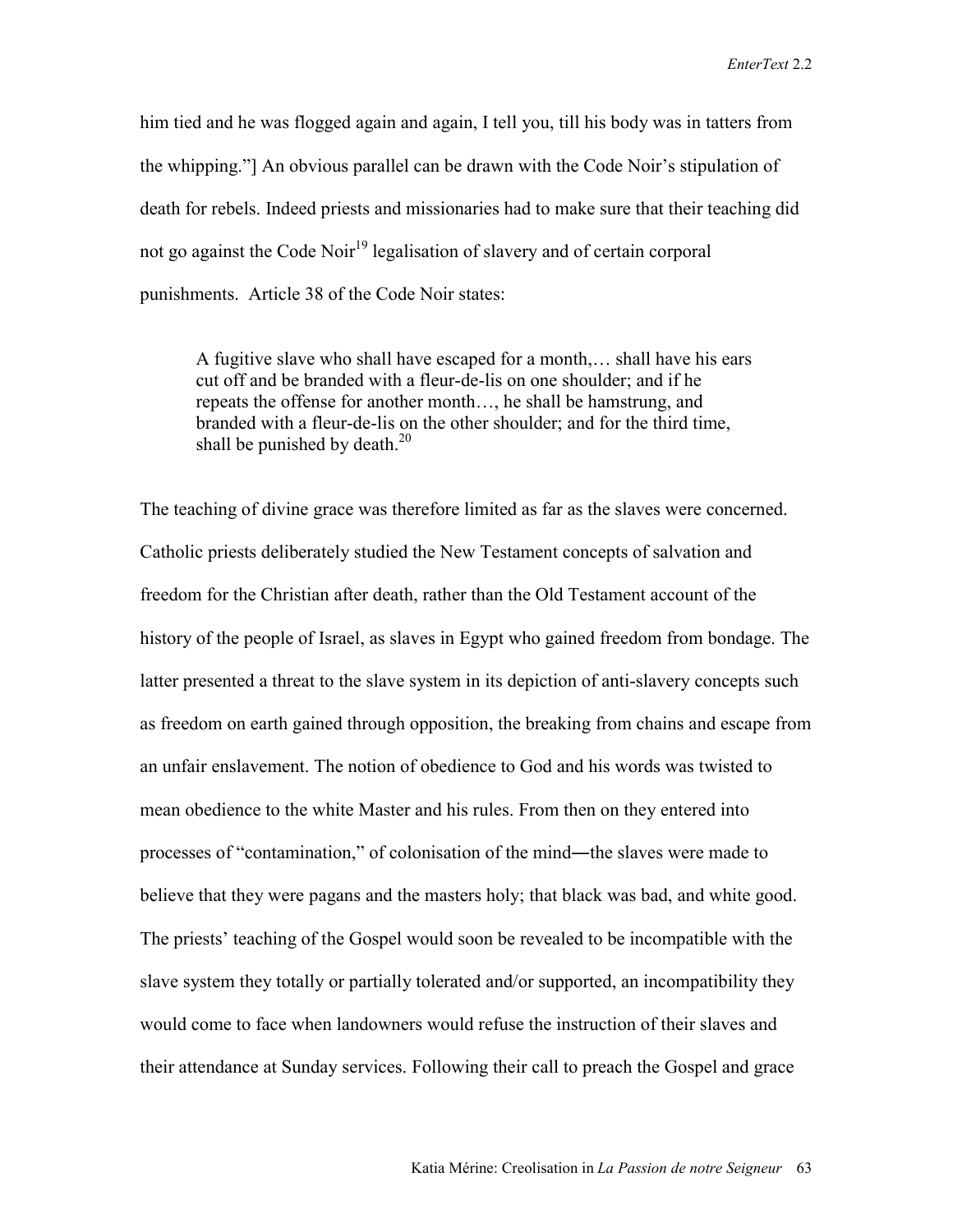of God, missionaries would soon be confronted with the aberration of the slave system. It was that confusion that would later lead many to believe in the necessity of the abolition of slavery.

#### *La Passion* **and conceptualisation of a Creole identity thesis**

Contemporary French creole societies like Martinique are still struggling with their identity that is influenced by a history of assimilation to France both during colonisation and after. Current debates in the Antilles (Martinique, Guadeloupe) about the question of status (Martinique and Guadeloupe are French overseas departments, part of the EU), Creole history, culture and language have revealed the fragility of that sense of belonging. How does a Martiniquan understanding of Creole identity fit into the established understanding of the creolisation process and the postcolonial? French Caribbean writers and theorists have engaged with new conceptualisations of Creole identity using terms such as *Créolité* (creoleness) and creolisation.

The disintegration of the slave trade and subsequently the abolition of slavery brought a shift in power relations between the black population and white settlers. The binary hierarchical order based on race and/or nationality in the plantation society was moved to multiple differentiations of class and colour, and so the notion of race progressively became irrelevant.<sup>21</sup> Indeed, as new groups appeared (free coloureds, mulatto) the concept of colour (light skin/dark skin, brown skin) superseded that of race as mode of dissociating and classifying groups of people. A new set of rules relating to socialisation and language used were established: Creole, a language which had been used by both white settlers and slaves, was repudiated as black people's talk in favour of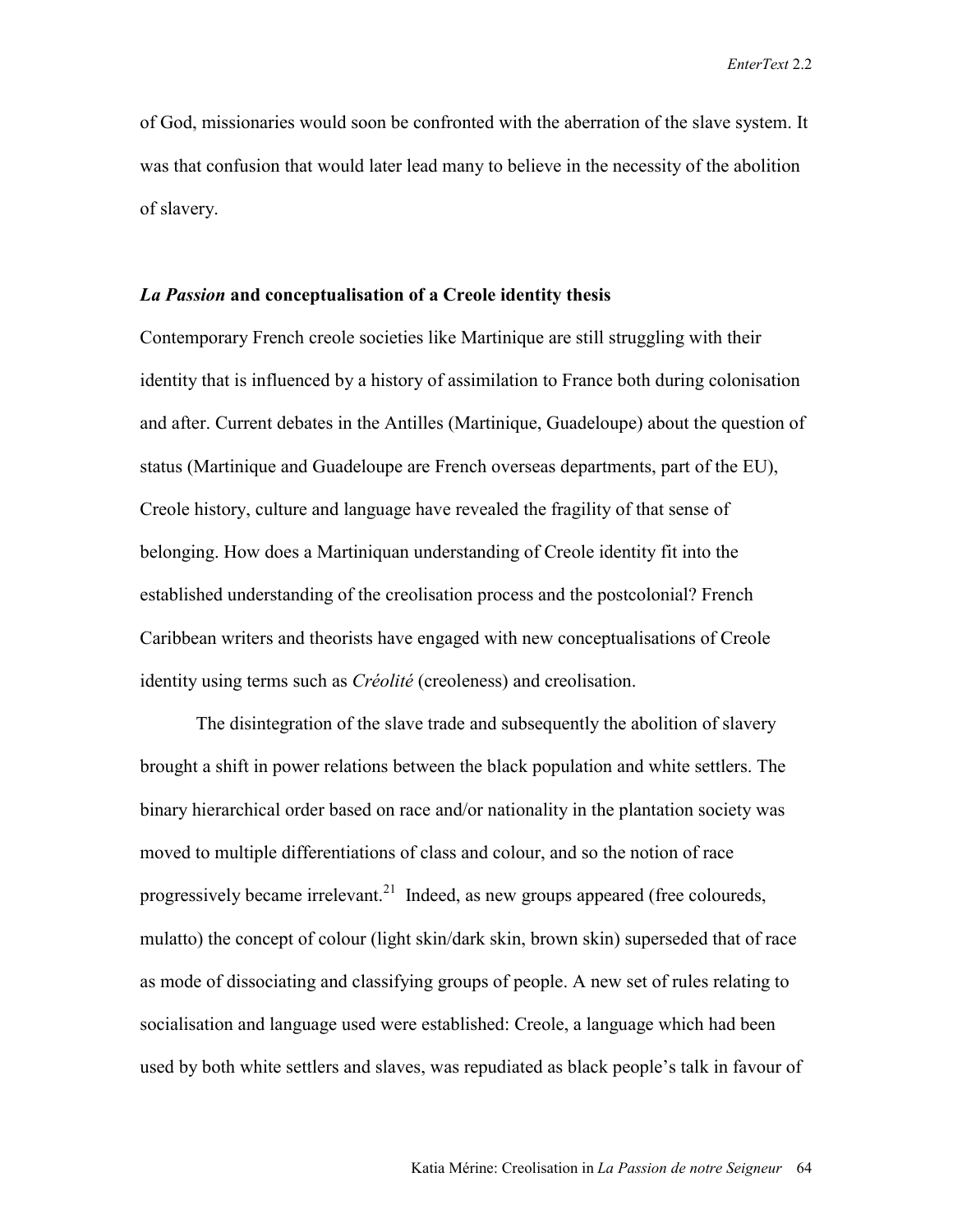the more honourable French language. Social stratification was also maintained. A few hundred years later, the emergence of national consciousness and nation-language theses brought Caribbean writers to rethink their use of language in literary genres (such as poetry and the novel). They gradually became more critical of linguistic and cultural assimilation and decided that the language they use in literature had to reflect or rather translate their world against the colonisation of the Caribbean imaginary. They thus challenged the linguistic boundaries that had been established so as to integrate Creole in art as a vehicle of the Creole "I". The progressive eroding of the long-standing dichotomy between subservient/dominant language, and oral/scribal, allowed creative linguistic productions through hybridisations of vernacular and standard languages. Despite the changes, very few contemporary Caribbean writers use Creole as an independent literary language (readership and production are obstacles) while *La Passion,* a mid-eighteenthcentury text, promotes both the vernacular language (gives Creole its *Lettres de Noblesse*) and the vernacular culture, which were stigmatised as non-historical until very recently. It is not only the Creole language that gives the text its sense of Creoleness; however, it is important to note that *La Passion,* unlike many contemporary Caribbean texts, is written in Creole. It echoes the agenda of *In Praise of Creoleness*, a manifesto co-written by the well-known Martiniquan writers, Patrick Chamoiseau and Raphael Confiant, and Martiniquan linguist Jean Bernabé, which promotes the importance of writers expressing their cultural diversity in their literature and making Creole the vehicle of that creoleness whenever possible.<sup>22</sup> Most contemporary Caribbean writers use a hybrid language, a creolised language that reflects the multiculturalism and multilingualism of their islands. It is evident that Creole societies constitute a laboratory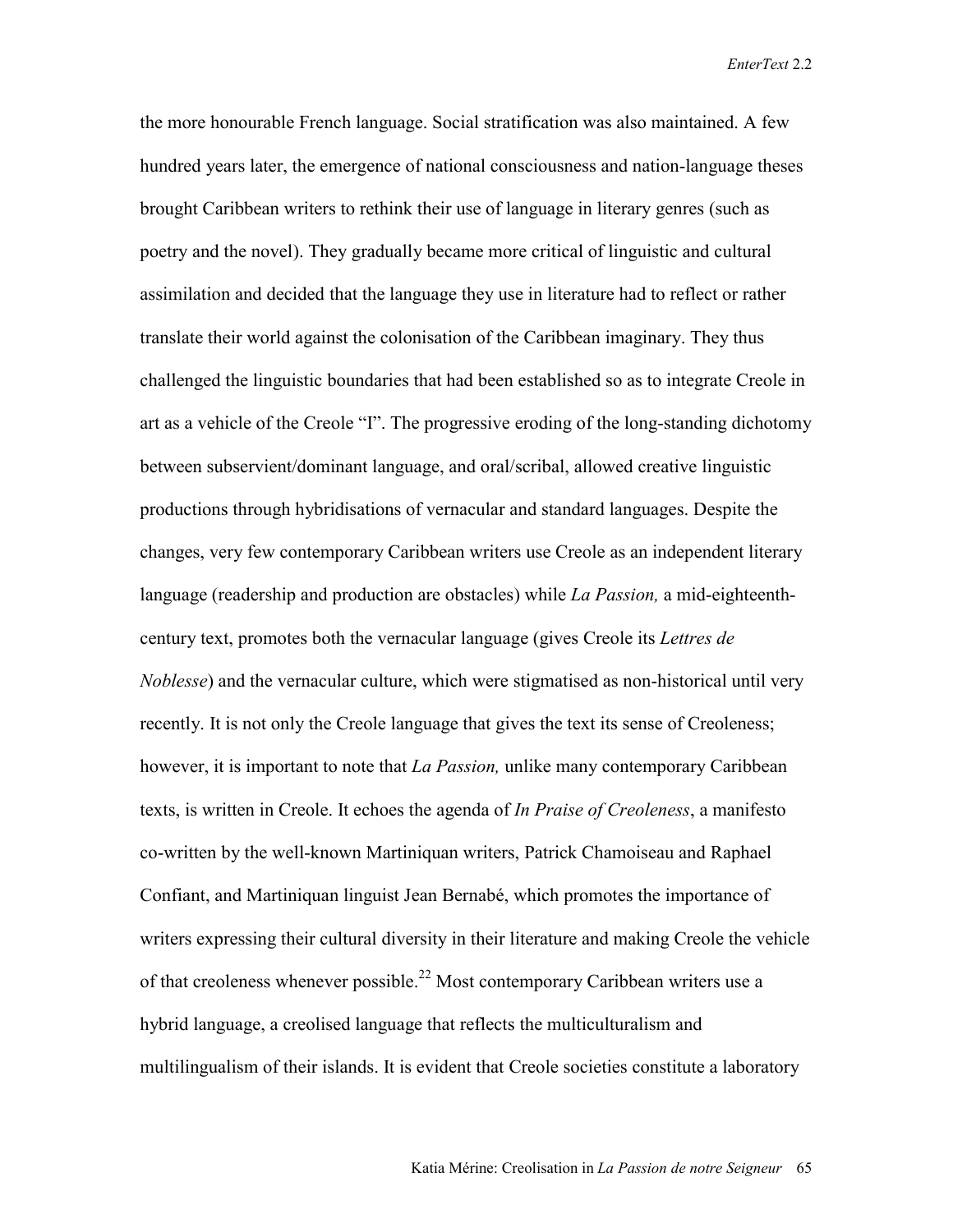to explore possible meeting points, a *modus vivendi* in the context of globalisation, where

movements of people and adaptations of cultures are progressively becoming the norm.

Contemporary Caribbean texts work against monolithic conceptions. *La Passion,* a

precursor of these new strategies, constitutes a valuable text to discover in the light of

current debates about the exploration and re-exploration of postcolonial Creole identity in

the French Antilles, as it gives credence to discourses and theories developed around the

notion of diversity.

#### **Notes**

<sup>1</sup> Ngugi wa Thiong'o, "The language of African literature" in Patrick Williams and Laura Chrisman, eds., *Colonial Discourse and Post-colonial Theory: A Reader* (England: Harvester Wheatsheaf, [1993] 1994), 439.

<sup>2</sup> The eleven-pages manuscript of "la Passion selon St. Jean" was found between the pages of a book in 1985, in France, at a second-hand bookseller's by professor Francois Moureau. In this article we are using Lambert-Félix Prudent's printed version of the text (five single-spaced pages long) as presented in Lambert Félix Prudent, "La Passion de Notre Seigneur selon Saint-Jean en langage nègre: premier texte créole de l'Histoire Linguistique Martiniquaise" in *Etudes Créoles*, vol. XXI, n.2, 11-35. Hereafter, we will refer to "La Passion selon St. Jean" as *La Passion*. Translations are mine. 3

Lambert-Félix Prudent, "La Passion selon St. Jean", 25.

<sup>4</sup> All quotations from *La Passion* are from this edition and are accompanied by a page reference. All translations of these quotations into English are mine except where otherwise stated.

<sup>5</sup> L-F. Prudent, "La Passion selon St. Jean", 26.

<sup>6</sup> In his seminal work *Orientalism: Western Conceptions of the Orient* (London: Penguin, [1978] 1995), Edward Said made a harsh critique of Western scholars' eurocentric way of defining the Orient and Orientals as passive, backward and exotic.

 $<sup>7</sup>$  Katia Mérine, "Language and power in literary translation and text transfer with reference to David</sup> Dabydeen's *The Counting House*" in Danielle Tranquille and Soorya Nirsimloo-Gayan, eds., *Rencontres* (Moka, Republic of Mauritius: the Mahatma Gandhi Institute Press, 2000), 12.

8 Javier Franco Aixelá, "Culture-specific items in translation" in Román Álvarez and M. Carmen-África Vidal, eds., *Translation, Power, Subversion* (Clevedon, Philadelphia, Adelaide: Multilingual Matters, 1996), 58.

<sup>9</sup> From Matthew 26, v. 37-8, New International Version (Glasgow: Omnia Books Ltd, [1973] 2001).

<sup>10</sup> Raphael Confiant and Patrick Chamoiseau introduced the concept of *oraliturain* in their *créolité* (creoleness) thesis in order to define Caribbean writers' double role as writers and storytellers. For a better understanding of the concept, see Raphael Confiant, *Les Maitres De La Parole Créole* (Paris: Éditions Gallimard, 1995); Ralph Ludwig, ed., *Écrire "la Parole de la Nuit" : La nouvelle littérature antillaise* (Paris: Éditions Gallimard, 1995).

<sup>11</sup> Peter A. Roberts, *From Oral to Literate Culture: the colonial experience in the British West-Indies* (Barbados: University of the West Indies Press, 1997), 37.